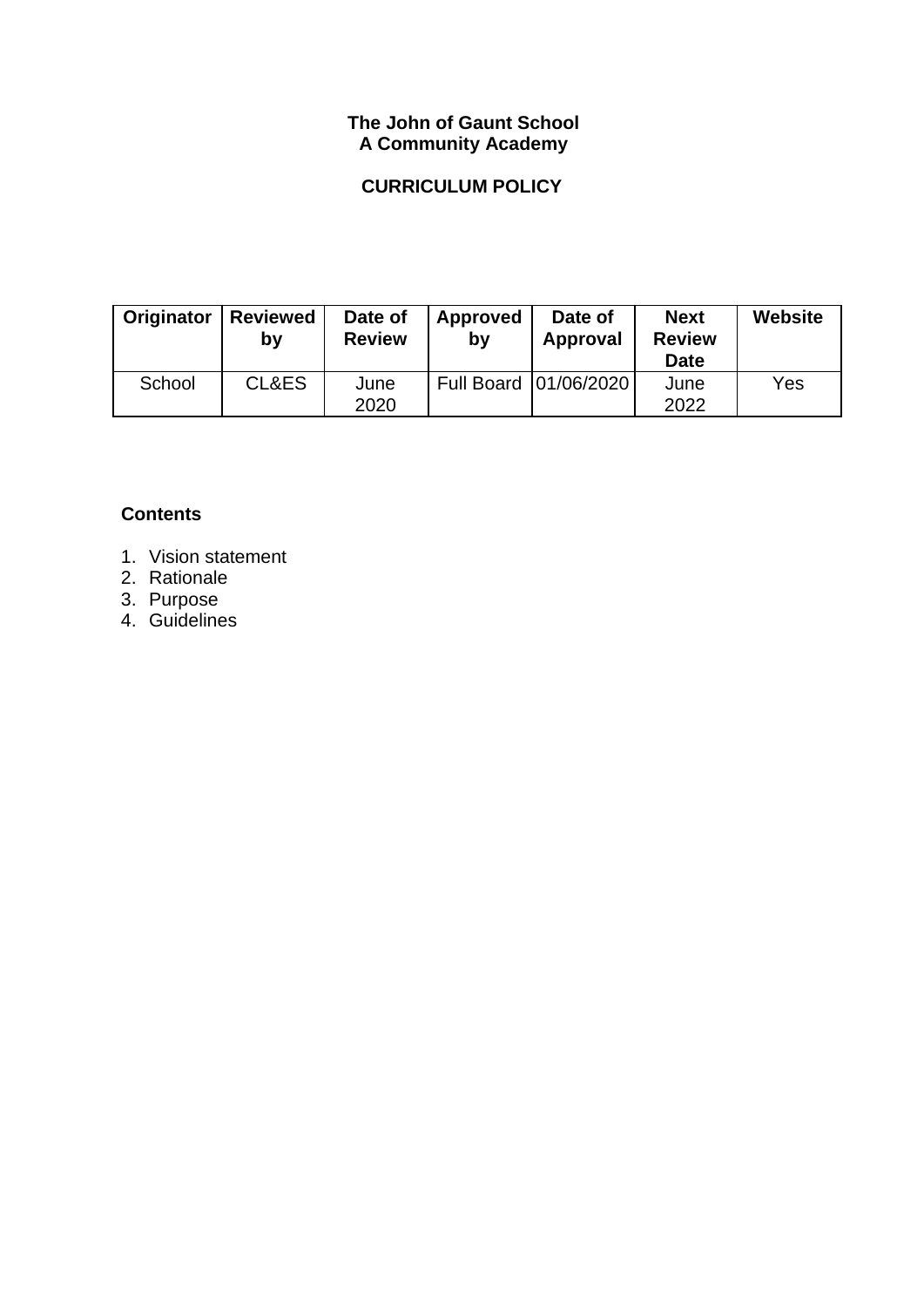#### **Vision Statement**

*'Creating an irresistible climate for achievement'*

- We challenge, support and encourage every student to **achieve their potential**.
- We believe **effort** and **dedication** lead to success and we **raise aspirations**.
- We **personalise our provision** to meet the needs of individuals.
- We enable our students to flourish as **confident learners and leaders** of our community.
- We create a culture where all stakeholders **feel valued, supported and proud**.
- We **work collaboratively** to improve outcomes for our students and support other schools to improve.

#### **Rationale**

At The John of Gaunt School we aim to deliver a high-quality, broad and content-rich curriculum. We want our lessons to engage students enabling them to reach their full potential.

#### **Purpose**

To provide a curriculum which:

- Presents a broad and balanced educational diet, which encompasses the needs of every student in the school and personalises it accordingly.
- Will help build equity in knowledge and experiences between peers.
- Is well planned, coherent and demanding for all students with clear routes of progressive opportunities at each Key Stage.
- Encourages students to pursue academic achievement and realise their potential in public examinations.
- Upholds and promotes our fundamental values, as British citizens. Where appropriate all subjects reinforce the importance of democracy, the rule of law, individual liberty, and mutual respect and tolerance.
- Both inside and outside of the classroom, gives individuals access to the full range of learning and cultural experiences: aesthetic, social, linguistic, mathematical, moral, physical, scientific, spiritual and technological.
- Is broad, balanced and personalised curriculum for students at Key Stages 3, 4 and 5. At Key stages 3 & 4.the Learning Cycles are sequenced, layered and interleaved, building on prior learning and experiences so preparing our students for examinations and their future lives.
- Develops mastery whilst remaining inclusive, supportive and challenging allowing all our students to progressively acquire, develop and refine their knowledge and skills to the highest standards, supporting them to reach their potential.
- Is designed to include the English baccalaureate subjects for all students, while taking into account the specific needs and requirements of our learners.
- Provides the statutory requirement for delivery of RE and Sex and Relationships education at Key Stage 3 and 4 and allows for parental choice regarding the withdrawal of a student from the subject
- Provides the statutory requirement (2014 School Food Plan) of food preparation and nutrition at KS3.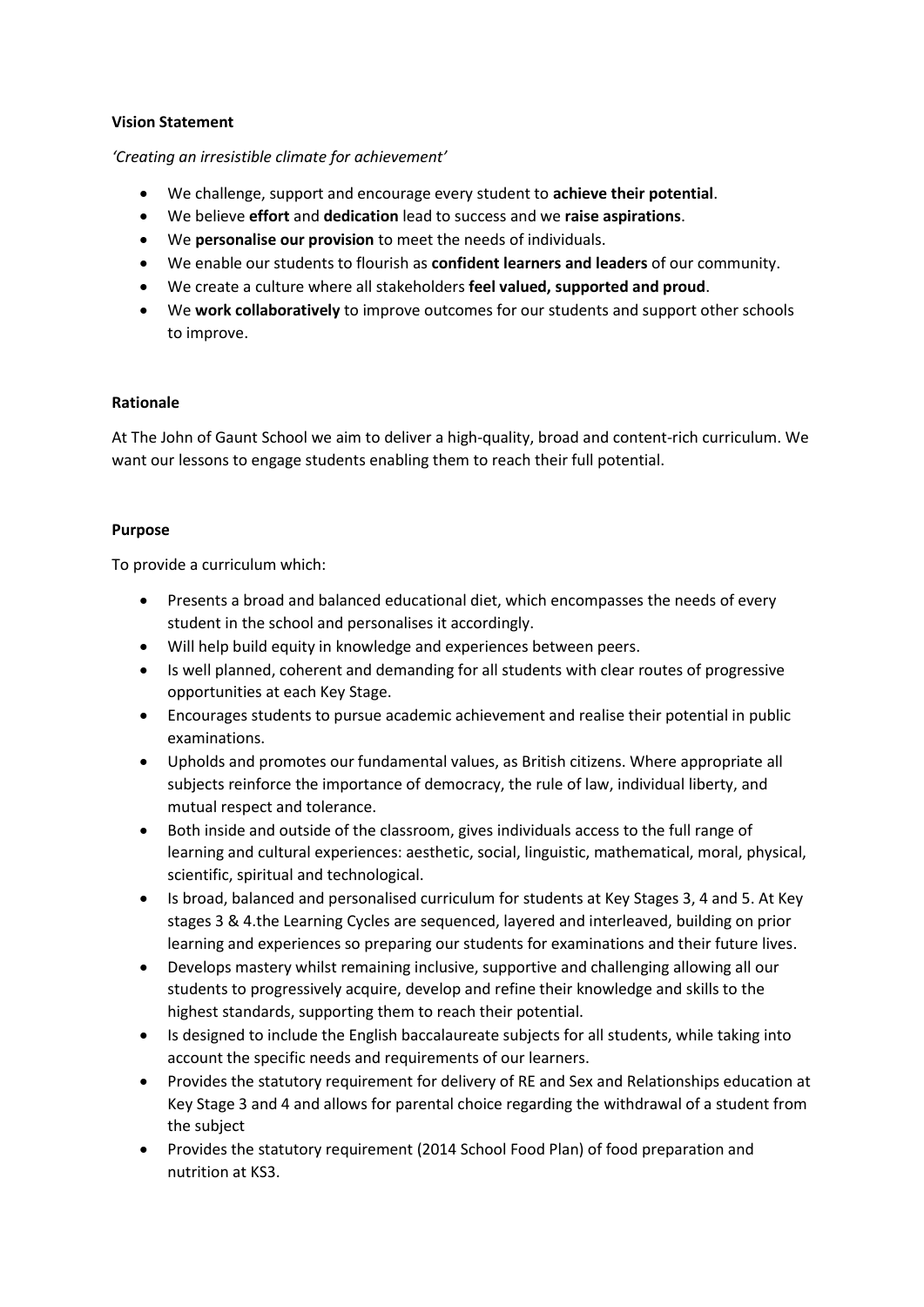- Provides all students the opportunity to experience their chosen subjects at Key Stage 4 over 2 years (from Yr10-11).
- Provides all students at Key Stage 4 with an entitlement to study subjects within the range of MFL, DT, physical performance, the Arts and Humanities through GCSE, vocational and technical courses.

### **Guidelines**

The school recognises that students are entitled to a curriculum which is characterised by breadth, balance, coherence, relevance, personalisation and progression. Faculties are expected to plan collaboratively, at inter-faculty and intra-faculty levels, so that:

- There is a unified whole-school approach to curriculum planning, development and administrative structures to ensure consistency and continuity
- The school maximises its ability to be outward looking, drawing upon evidenced-based studies, successful strategies from other effective schools and the requirements of the current educational climate.
- Each subject has a clear statement of intent that explains what our students should know and the skills they need to acquire in their academic discipline, based upon the national curriculum.
- The curriculum embraces the different areas of student experience and fosters progression and achievement.
- The curriculum ensures that students focus on knowledge, understanding of concepts, skills and attitudes and the full range of learning experiences.
- The balanced curriculum allows each subject to be given appropriate attention in relation to the others and to the curriculum as a whole.
- There is relevance within the curriculum that takes account of previous learning experiences and readiness for new experiences, future vocational requirements and demands in the local, national and global context.
- Our students are provided with opportunities to transfer skills and draw upon knowledge gained in other fields making 'connections', so increasing the potential of mastery in various subjects
- The curriculum is created to teach to the top with suitable scaffolding in place to challenge and support the needs of all students.
- There are bespoke and personalised curricular programmes to develop the fundamentals of literacy, numeracy and life skills for our most vulnerable students within the school.
- Progression is monitored using the school's assessment and reporting procedures. Students, parents and staff are kept informed of individual progress as a student moves through each curriculum stage.
- The school also aims to enhance the cultural capital of every student by providing a range of opportunities outside the curriculum.

As a student moves through the school, the curriculum will become more personalised, incorporating a range of activities encompassing school, work and, where appropriate, off-site alternative learning provision. Curriculum activities that occur within the confines of the school day although require an extension of normal school hours in certain circumstances.